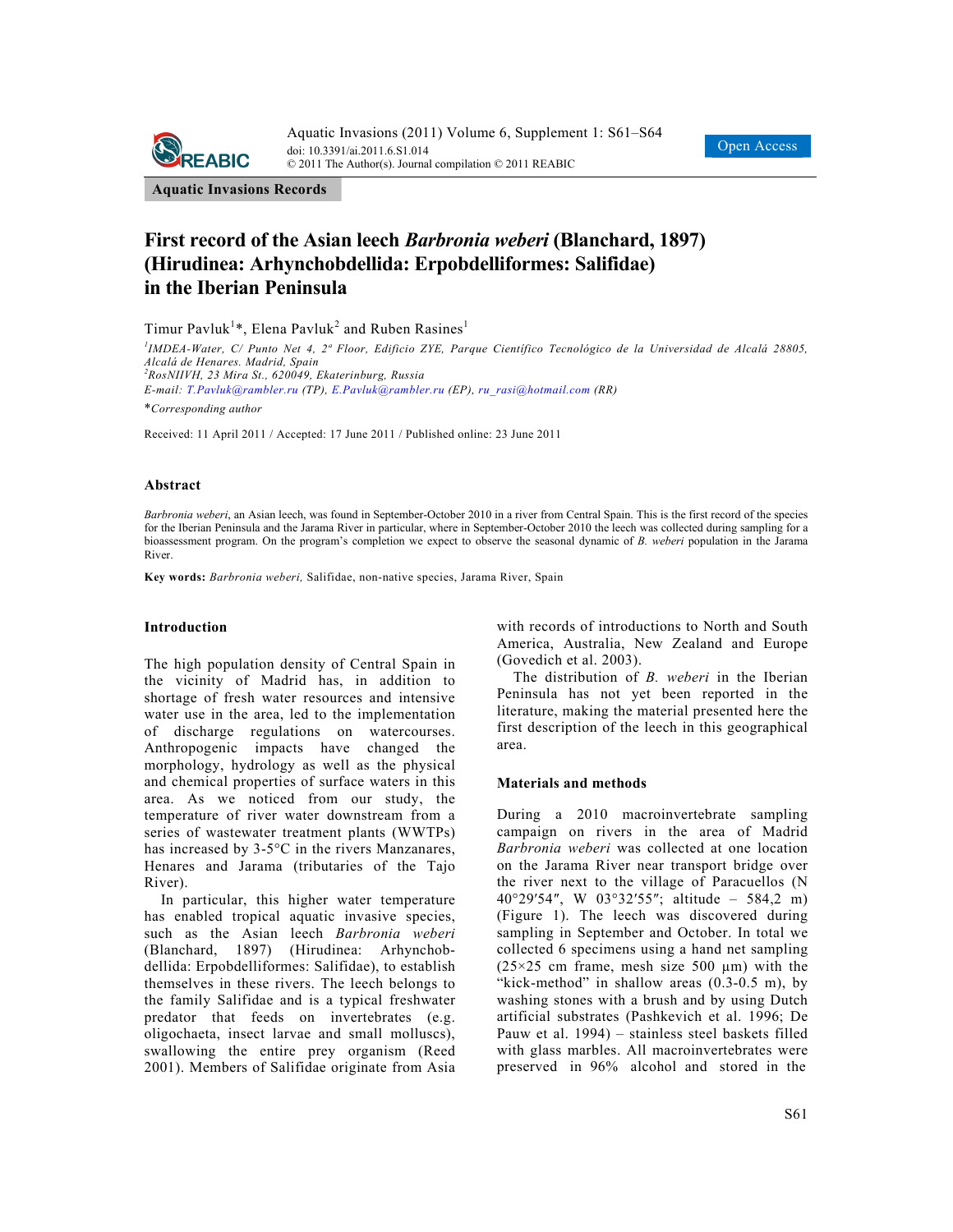

**Figure 1.** Map of the study area indicating the sampling location on the Jarama River (indicated by cycle). Map background : GoogleMaps.

| <b>Table 1.</b> Minimum and maximum values of chemical parameters |
|-------------------------------------------------------------------|
| $(n=2)$ at the sampling locations on the Jarama River measured in |
| $2010 - 11.$                                                      |

| Parameters                   | Paracuellos   | Uceda          |
|------------------------------|---------------|----------------|
| Temperature $(^{\circ}C)$    | $149 - 203$   | $12.3 - 14.0$  |
| pH                           | $7.55 - 7.77$ | $7.08 - 7.27$  |
| Conductivity $(\mu S/cm)$    | $700 - 847$   | $252 - 259$    |
| $Oxygen$ (mg/l)              | $5.91 - 7.44$ | $9.14 - 9.83$  |
| Oxygen saturation $(\%)$     | $65 - 74$     | $89 - 92$      |
| $BOD5$ (mgO <sub>2</sub> /l) | 2.0           | 1 <sub>0</sub> |
| $NH4+ (mg/l)$                | $6.03 - 6.78$ | $0.71 - 2.95$  |
| Total phosphorus (mg/l)      | $0.27 - 1.15$ | $0.05 - 0.22$  |

refrigerator (4°C) prior to identification. The samples were examined with an OLYMPUS SZX7 binocular microscope (magnification: 20× to 200 $\times$ ), and with a SZ51 (magnification:  $5\times$  to 20×). Individuals were identified, counted and weighed prior to glycerol treatment for 24 hours to increase their transparency, slides were prepared and pictures taken (with a DP-21 OLYMPUS digital camera).

## **Results and discussion**

The Paracuellos location on the Jarama River where the leech specimens were collected was characterized by a poor to moderate chemical water quality (Table 1). The difference in water quality between Paracuellos and an upstream reference location (Uceda) was due to discharges from domestic and industrial wastewater treatment plants between Uceda and Paracuellos. At the Paracuellos site, the conductivity and the  $NH<sup>4+</sup>$  concentration were three times higher than at Uceda, and the total phosphorus was five times higher. The oxygen saturation was lower downstream of the sewage effluent outlets as well. Moreover, water temperature and pH values were also higher at the Paracuellos sampling point.

*Barbronia weberi* (Blanchard, 1897) is a species of Salifidae previously belonging to the Erpobdellidae family (Soos 1966). It is the most common leech found in the Indian subcontinent (Nesemann and Neubert 1999). This species has been probably introduced on a global scale as occasional specimens through the aquarium trade. Nowadays this leech may be considered as a cosmopolite, because it has been recorded all over the world during the last 30 years: in New Zealand (Mason 1976), England (Sawyer 1986),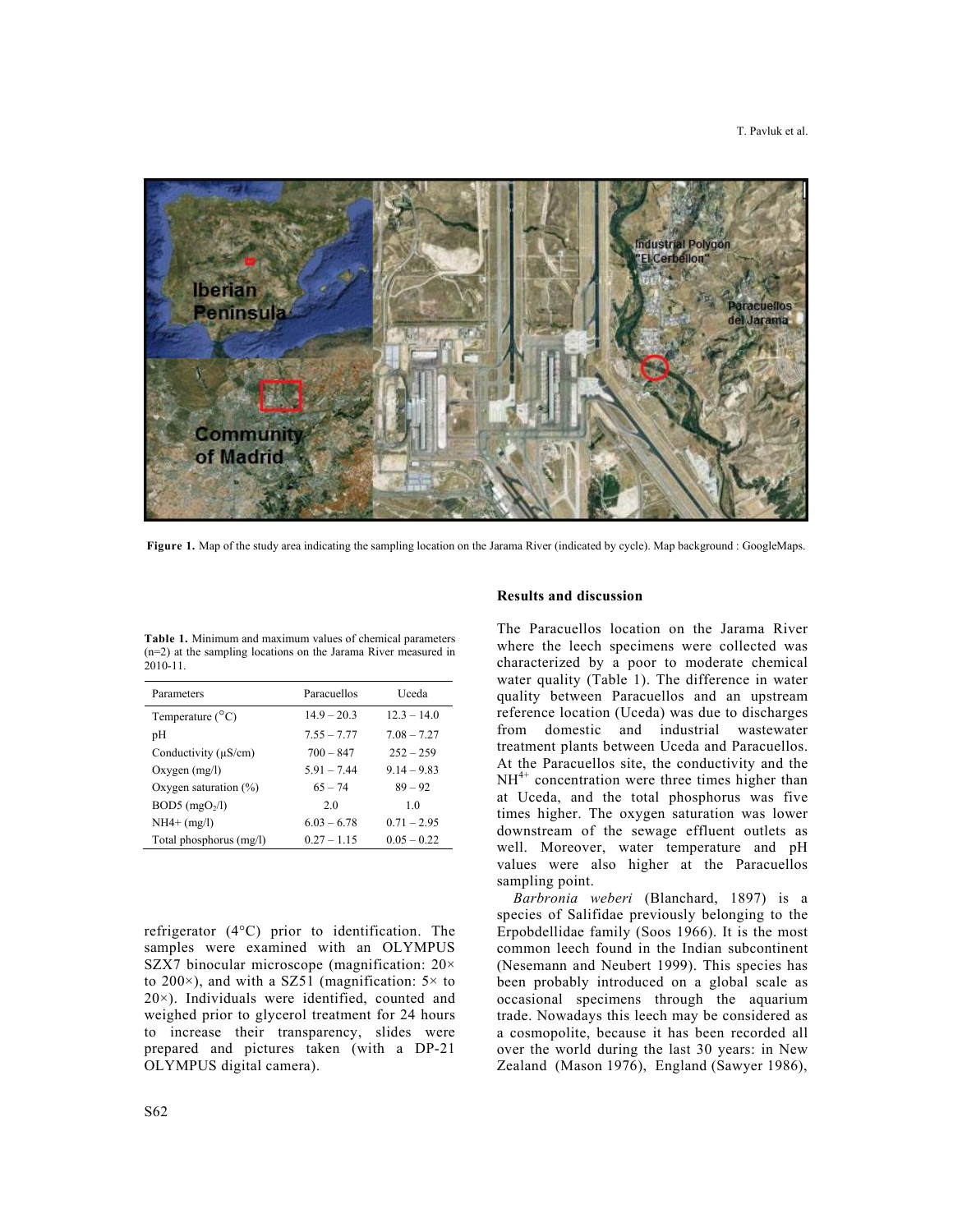First record of *Barbronia weberi* in the Iberian Peninsula



**Figure 2.** Dorsal view of the apical end of *Barbronia weber*i, three pairs of eyes and pharyngeal stylets are visible. Photo by T. Pavluk.



**Figure 3.** Dorsal view of the left apical part of *Barbronia weberi*, the pair of pharyngeal stylets is noticeable in details. Photo by T. Pavluk.



**Figure 4.** Ventral view of the male gonopore (M) and the first accessory pore (A). Photo by T. Pavluk.

Austria and Germany (Nesemann and Neubert 1999), Brazil (Pamplin and Rocha 2000), United States (Rutter and Klemm 2001), Australia (Govedich et al. 2002), Netherlands (Haaren et al. 2004) and Italy (Genoni and Fazzone 2008). However, according to the Fauna Europea Web Page (2010) and the Fauna Iberica Web Site (2011) neither *B. weberi* nor the family Salifidae in general have been reported previously in the Iberian Peninsula, so that this is the first record of this species and family in this geographical area.

In its native area this species lives in all types of waters, giving preference to waters with a



**Figure 5.** Ventral view of the female gonopore (F) and the second accessory pore (A). Photo by T. Pavluk.

high trophic level. Typical biotopes for the leech are macrophytes and hard submerged substrates like stones and woody debris (Govedich et al. 2003). Mature leeches are highly reproductive and may form, on a weekly basis, one cocoon of 1-5 eggs, during three months of its life cycle. Because this species can grow rapidly and produce a large number of eggs over a short period of time, and it can piggyback with plant species and travel through the aquarium trade, there is potential for *B. weberi* to rapidly invade new localities (Govedich et al. 2003).

*B. weberi* is clearly distinguished from other autochthonous erpobdellids of similar general